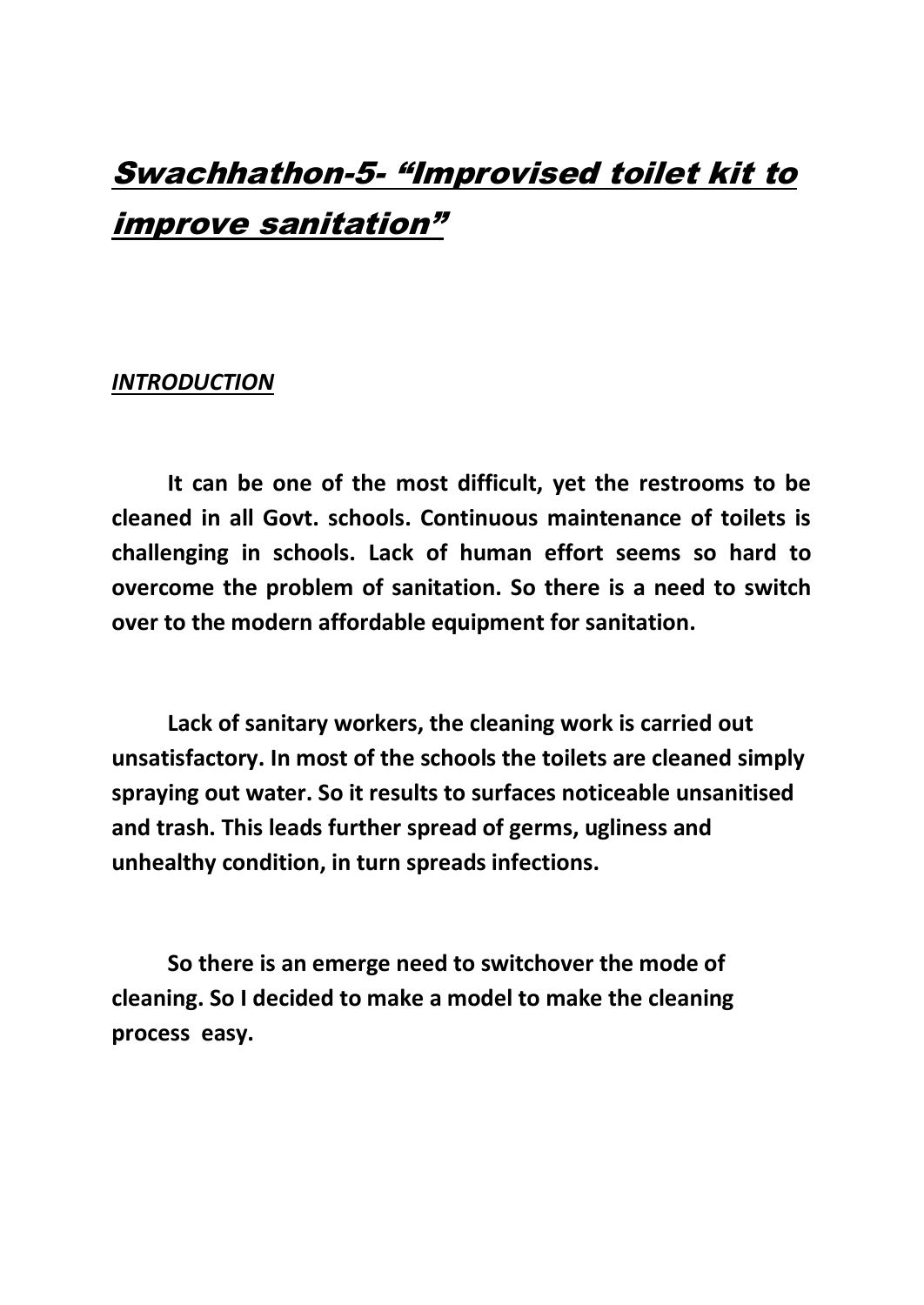# *ABOUT THE EQUIPMENT*



**It is made up of one metre plastic pipe. At one end motor with toilet brush is attached to clean with water spraying. On another end the controlling switch is fixed. It functions with the help of 9 volts battery power.**

**Usually the cleaning workers will feel ugliness to clean the stained toilet basin. In most of the cases the toilets are cleaned just poured out water. It results the toilets remains untidy with stains. So it leads the toilets to be unfunctional.** 

**This equipment helps the cleaning worker to feel easy to do their work. Because it reduces human effort and saves time to clean**.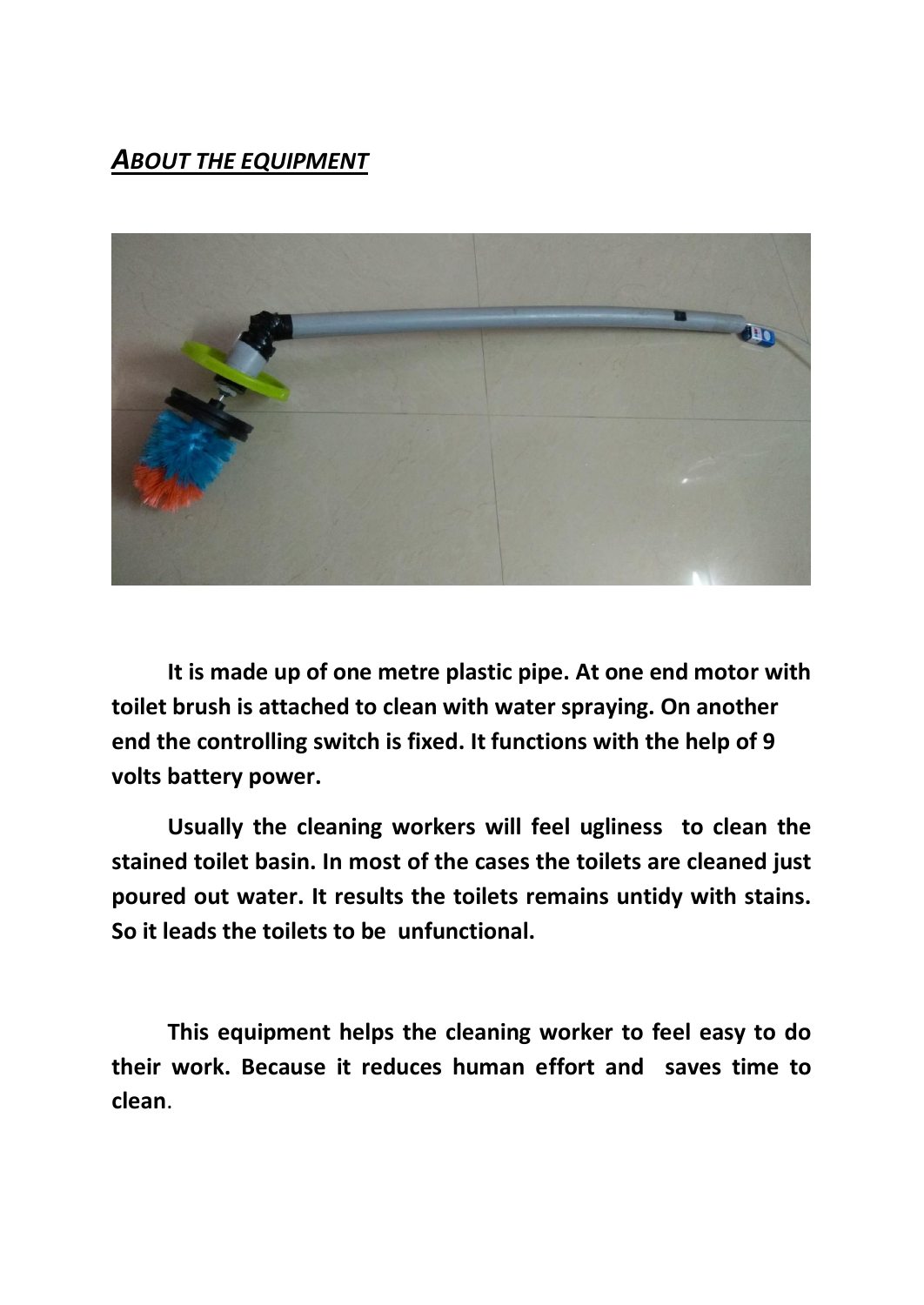# *FUNCTIONING OF THE TOOL*

**If one who wants to clean the toilet, just needs to connect the tool to the tap through the hose tube. Near the handle there is a control for the water flow. The pores in the outlet are so small, so that it releases less amount of water with more force. When the switch for the brush is on, it starts to rotate and clean the trash wherever we want. The cleaning process becomes easy while simultaneously the brush cleans the trash with water spraying.**

#### *SALIENT FEATURES OF THE EQUIPMENT*

- **1. Very easy to handle.**
- **2. Reduces the human effort.**
- **3. Creates interest to clean instead of feel of ugliness.**
- **4. Reduces the time needed.**
- **5. Even a single worker can clean many toilets without toiling much.**
- **6. Removes all the infecting agents and germs**
- **7. Ensures effective sanitation.**
- **8. The cost of the equipment is very low.**
- **9. Water consumption to clean is low.**

### *ADAPTABILITY*

**This improvised equipment is portable. It differs from the normal type of cleaning tools. It is suitable for all types of toilets such as School toilets, Public toilets etc.**

**It can be easily acceptable by all. Even homemakers feel easy and happy to use this tool to maintain their toilets.**